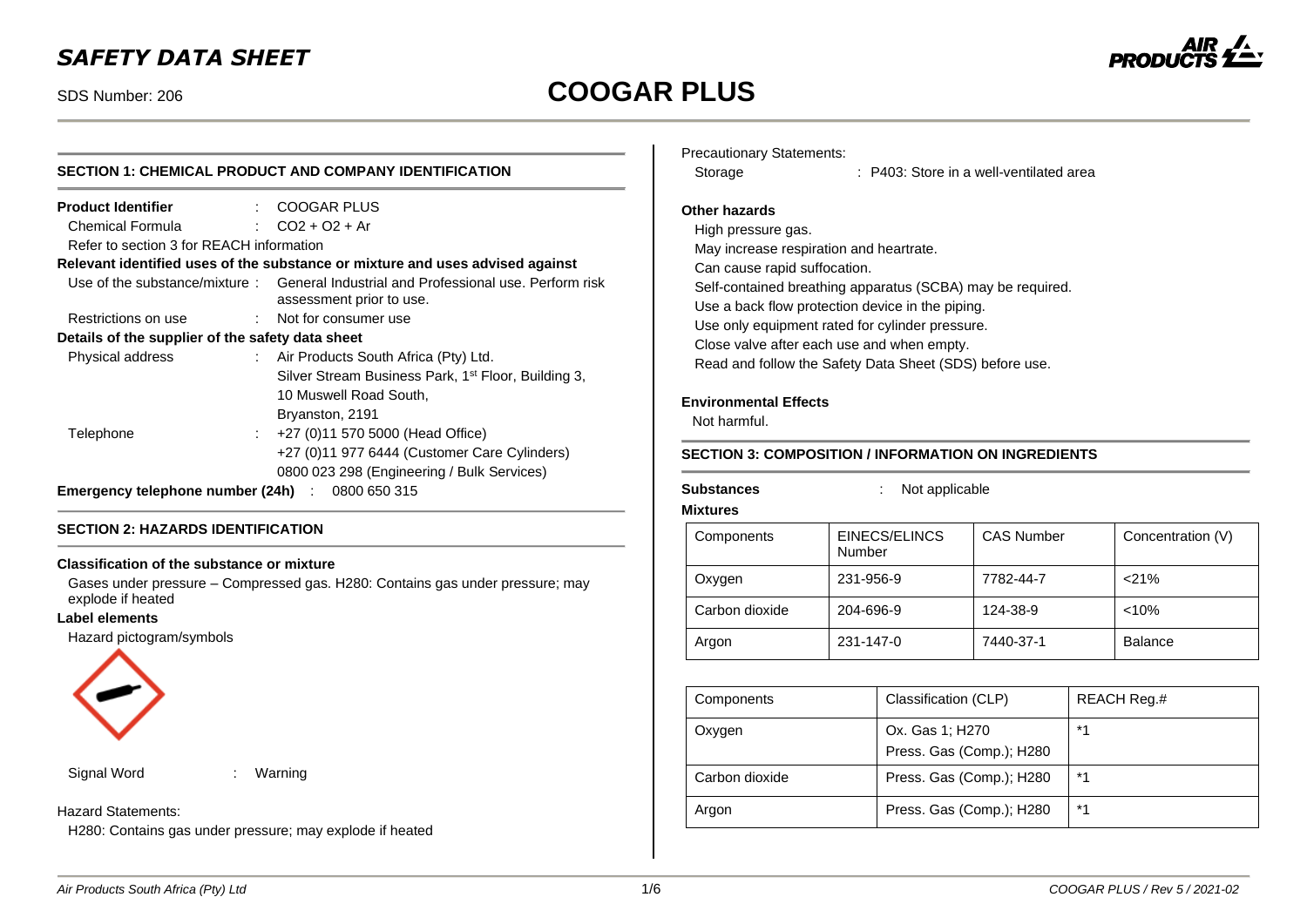## *SAFETY DATA SHEET – Coogar Plus*

SDS Number: 206

\*1: Listed in Annex IV/V REACH, exempted from registration.

- \*2: Registration not required. Substance manufactured or imported < t/y
- \*3: Registration not required: substance manufactured or imported < 1 t/y for nonintermediate uses.

Refer to section 16 for full text of each relevant hazard statement (H)

Concentration is nominal. For the exact product composition, please refer to Air Products product specifications.

#### **SECTION 4: FIRST AID MEASURES**

#### **Description of first aid measures**

| General advice | Move victim to uncontaminated area wearing self-<br>÷<br>contained breathing apparatus. Keep victim warm and<br>rested. Call a doctor. Apply artificial respiration if<br>breathing stopped.                                                                                                  |
|----------------|-----------------------------------------------------------------------------------------------------------------------------------------------------------------------------------------------------------------------------------------------------------------------------------------------|
| Eye contact    | In case of direct contact with eyes, seek medical advice.                                                                                                                                                                                                                                     |
| Skin contact   | Adverse effects not expected from this product.<br>Ingestion is not considered a<br>Ingestion:<br>potential route of exposure.                                                                                                                                                                |
| Inhalation     | Move to fresh air. If breathing has stopped or is<br>laboured, give assisted respirations. Supplemental<br>oxygen may be indicated. If the heart has stopped,<br>trained personnel should begin cardiopulmonary<br>resuscitation immediately. In case of shortness of<br>breath, give oxygen. |
|                | Most important symptoms and effects, both acute and delayed                                                                                                                                                                                                                                   |
| Symptoms       | Shivering fit. Sweating. Blurred vision. Headache.<br>Increased pulse rate. Shortness of breath. Rapid<br>respiration. Exposure to oxygen deficient atmosphere<br>may cause the following symptoms: Dizziness.<br>Salivation. Nausea. Vomiting. Loss of<br>mobility/consciousness             |
|                | Indication of any immediate medical attention and special treatment needed                                                                                                                                                                                                                    |
| Treatment      | If exposed or concerned: Get medical attention/advice                                                                                                                                                                                                                                         |
|                |                                                                                                                                                                                                                                                                                               |

#### **SECTION 5: FIRE-FIGHTING MEASURES**

#### **Extinguishing media**

| Suitable extinguishing media:                                 | The product itself does not burn. Use extinguishing<br>media appropriate for surrounding fire. |                                        |
|---------------------------------------------------------------|------------------------------------------------------------------------------------------------|----------------------------------------|
| Extinguishing media which must not be used for safety reasons |                                                                                                | Do not use water jet<br>to extinguish. |

#### **Special hazards arising from the substance or mixture**

Upon exposure to intense heat or flame, cylinder will vent rapidly and or rupture violently. Product is non-flammable and does not support combustion. Move away from container and cool with water from a protected position. Keep containers and surroundings cool with water spray.

#### **SECTION 6: ACCIDENTAL RELEASE MEASURES**

| Personal precautions, protective equipment and emergency procedures                                                                                                                                                                                                                            |                                                                                                                                                                                                                                                                                                                                                                       |  |  |  |  |  |
|------------------------------------------------------------------------------------------------------------------------------------------------------------------------------------------------------------------------------------------------------------------------------------------------|-----------------------------------------------------------------------------------------------------------------------------------------------------------------------------------------------------------------------------------------------------------------------------------------------------------------------------------------------------------------------|--|--|--|--|--|
| Gas/vapour heavier than air. May accumulate in confined spaces, particularly at or below<br>ground level. Evacuate personnel to safe areas. Wear self-contained breathing apparatus<br>when entering area unless atmosphere is proved to be safe. Monitor oxygen level.<br>Ventilate the area. |                                                                                                                                                                                                                                                                                                                                                                       |  |  |  |  |  |
| <b>Environmental precautions</b><br>$\mathcal{L}_{\rm{max}}$                                                                                                                                                                                                                                   | Do not discharge into any place where its accumulation<br>could be dangerous. Prevent further leakage or spillage<br>if safe to do so.                                                                                                                                                                                                                                |  |  |  |  |  |
| Methods and materials for containment and cleaning up : Ventilate the area.                                                                                                                                                                                                                    |                                                                                                                                                                                                                                                                                                                                                                       |  |  |  |  |  |
| Additional advice                                                                                                                                                                                                                                                                              | If possible, stop flow of product. Increase ventilation to<br>the release area and monitor oxygen level. If leak is<br>from cylinder or cylinder valve, call the Air Products<br>emergency telephone number. If the leak is in the user's<br>system, close the cylinder valve, safely vent the<br>pressure, and purge with an inert gas before attempting<br>repairs. |  |  |  |  |  |
| Reference to other sections :                                                                                                                                                                                                                                                                  | For more information refer to Section 8 and 13.                                                                                                                                                                                                                                                                                                                       |  |  |  |  |  |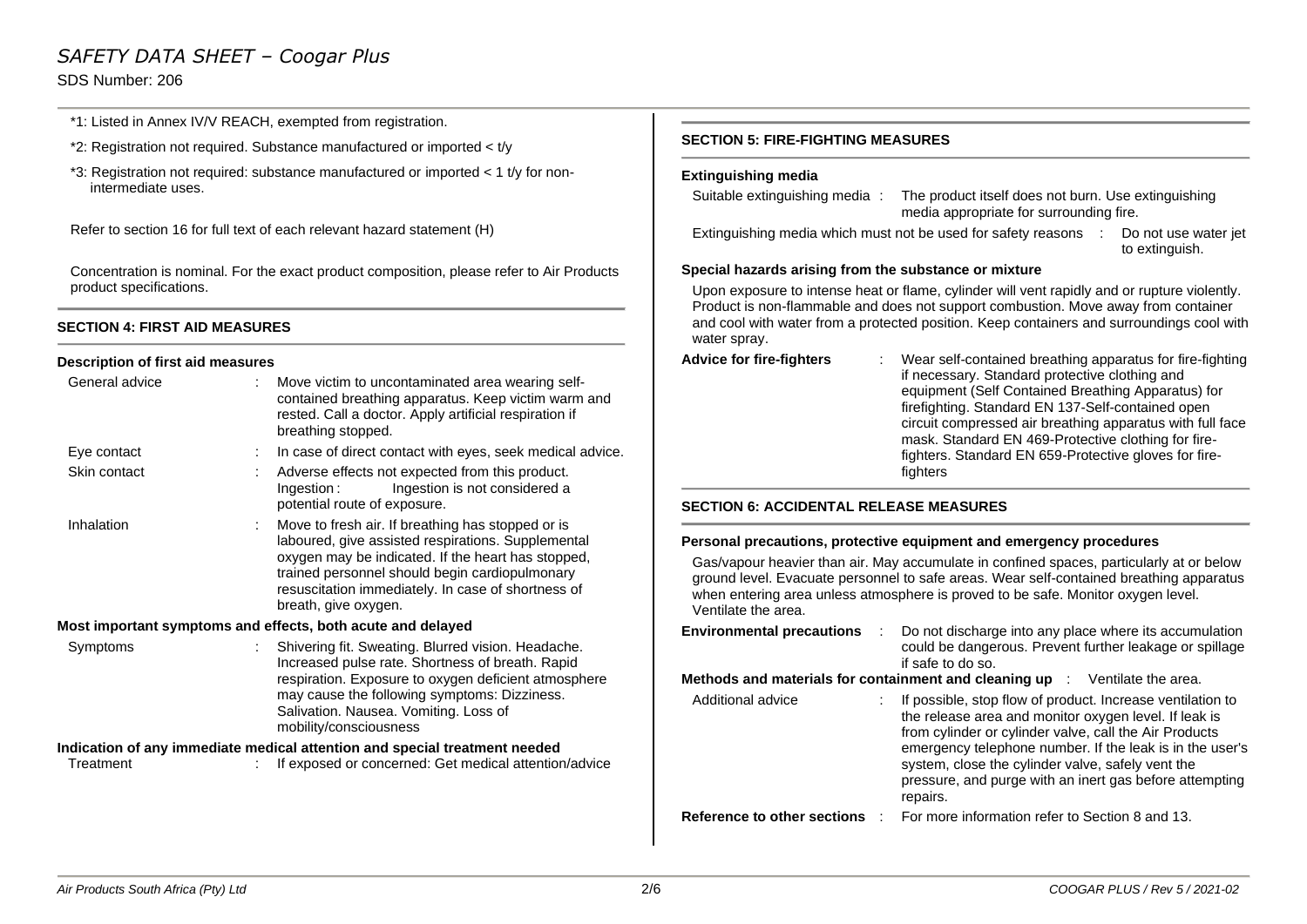#### **SECTION 7: HANDLING AND STORAGE**

#### **Precautions for safe handling**

Cylinders should be stored up right with valve protection guard in place and firmly secured to prevent falling or being knocked over. Use equipment rated for cylinder pressure. Protect cylinders from physical damage; do not drag, roll, slide or drop. Do not allow storage area temperature to exceed 50°C. Only experienced and properly instructed persons should handle compressed gases/cryogenic liquids. Before using the product, determine its identity by reading the label. Know and understand the properties and hazards of the product before use. When doubt exists as to the correct handling procedure for a particular gas, contact the supplier. Do not remove or deface labels provided by the supplier for the identification of the cylinder contents. When moving cylinders, even for short distances, use a cart (trolley, hand truck, etc.) designed to transport cylinders. Do not remove valve guards. Before connecting the container, check the complete gas system for suitability, particularly for pressure rating and materials. Before connecting the container for use, ensure that back feed from the system into the container is prevented. Ensure the complete gas system is compatible for pressure rating and materials of construction. Ensure the complete gas system has been checked for leaks before use.

Employ suitable pressure regulating devices on all containers when the gas is being emitted to systems with lower pressure rating than that of the container. Never insert an object (e.g. wrench, screwdriver, pry bar, etc.) into valve openings. Doing so may damage valve, causing a leak. Open valve slowly. If user experiences any difficulty operating cylinder valve discontinue use and contact supplier. Close container valve after each use and when empty, even if still connected to equipment. Never attempt to repair or modify container valves or safety relief devices. Damaged valves should be reported immediately to the supplier. Close valve after each use and when empty. Do not subject containers to abnormal mechanical shocks which may cause damage to their valve or safety devices. Never attempt to lift a cylinder by its valve guard. Do not use containers as rollers or supports or for any other purpose than to contain the gas as supplied. Never strike an arc on a compressed gas cylinder or make a cylinder a part of an electrical circuit. Do not smoke while handling product or cylinders. Never re-compress a gas or a gas mixture without first consulting the supplier.

Never attempt to transfer gases from one cylinder/container to another. Always use backflow protective device in piping. Never use direct flame or electrical heating devices to raise the pressure of a container. Containers should not be subjected to temperatures above 50°C. Prolonged periods of cold temperature below -30°C should be avoided.

#### **Conditions for safe storage, including any incompatibilities**

Full containers should be stored so that oldest stock is used first. Containers should be stored in a purpose-built compound which should be well ventilated, preferably in the open air. Stored containers should be periodically checked for general condition and leakage. Observe all regulations and local requirements regarding storage of containers. Protect containers stored in the open against rusting and extremes of weather.

Containers should not be stored in conditions likely to encourage corrosion. Containers should be stored in the vertical position and properly secured to prevent toppling. The container valves should be tightly closed and where appropriate valve outlets should be capped or plugged. Container valve guards or caps should be in place. Keep containers tightly closed in a cool, well-ventilated place. Store containers in location free from fire risk and away from sources of heat and ignition. Full and empty cylinders should be segregated. Do not allow storage temperature to exceed 50°C. Return empty containers in a timely manner.

#### **Technical measures/Precautions**

Containers should be segregated in the storage area according to the various categories (e.g. flammable, toxic, etc.) and in accordance with local regulations. Keep away from combustible material.

#### **SECTION 8: EXPOSURE CONTROLS AND PERSONAL PROTECTION**

#### **Control parameters**

Exposure limit(s)

| Carbon dioxide Time Weighted Average (TWA): EH40 WEL                     | 5,000 ppm | 9,150 mg/m <sup>3</sup>    |
|--------------------------------------------------------------------------|-----------|----------------------------|
| Carbon dioxide   Short Term Exposure Limit (STEL): EH40 WEL   15,000 ppm |           | $27,400$ mg/m <sup>3</sup> |
| Carbon dioxide   Time Weighted Average (TWA): EU ELV                     | 5,000 ppm | $9,000 \text{ mg/m}^3$     |

#### **Exposure controls**

#### **Engineering measures**

Provide natural or mechanical ventilation to prevent oxygen deficient atmospheres below 19.5% oxygen.

#### **Personal protective equipment**

| Respiratory protection   | Self-contained breathing apparatus (SCBA) or positive<br>pressure airline with mask are to be used in oxygen-<br>deficient atmosphere. Air purifying respirators will not<br>provide protection. Users of breathing apparatus must<br>be trained. |
|--------------------------|---------------------------------------------------------------------------------------------------------------------------------------------------------------------------------------------------------------------------------------------------|
| Hand protection          | : Wear work gloves when handling cylinders. Standard<br>EN 388- Protective gloves against mechanical risk                                                                                                                                         |
|                          | The breakthrough time of the selected glove(s) must be<br>greater than the intended use period.                                                                                                                                                   |
| Eye/face protection      | Safety glasses recommended when handling cylinders.<br>Standard EN 166-Personal eye-protection.                                                                                                                                                   |
| Skin and body protection | Safety shoes are recommended when handling<br>cylinders. Standard EN ISO 20345- Personal protective<br>equipment-Safety footwear                                                                                                                  |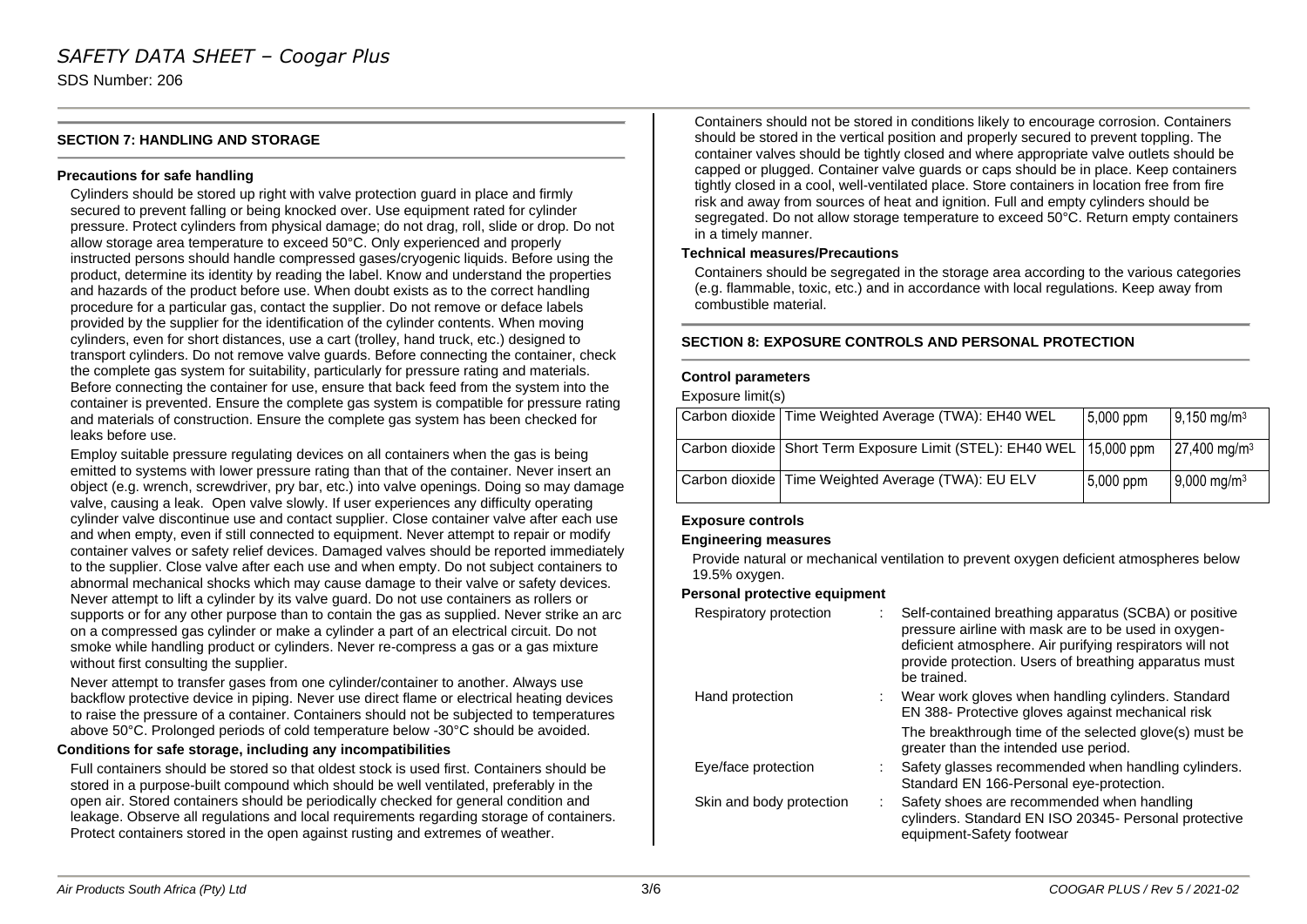## *SAFETY DATA SHEET – Coogar Plus*

SDS Number: 206

Special instructions for protection and hygiene : Ensure adequate ventilation,<br>especially in confined areas. Remarks : Simple asphyxiant.

#### **SECTION 9: PHYSICAL AND CHEMICAL PROPERTIES**

#### **Information on basic physical and chemical properties**

| Form                                              |                           | Compressed gas.                                                         |
|---------------------------------------------------|---------------------------|-------------------------------------------------------------------------|
| Colour                                            |                           | Colourless gas                                                          |
| Odour                                             |                           | None.                                                                   |
| Molecular Weight                                  |                           | 39.88 g/mol                                                             |
| Relative vapour density                           |                           | 1.38 (air = 1) Heavier than air.                                        |
| Relative density                                  |                           | Not applicable                                                          |
| Vapour pressure                                   |                           | No data available                                                       |
| Density                                           |                           | 0.0017 g/cm <sup>3</sup> Note: (as vapour)                              |
| Specific Volume                                   | ÷.                        | $0.60 \text{ m}^3/\text{kg}$                                            |
| Melting/freezing point                            | t.                        | No data available                                                       |
| Boiling point/range                               |                           | : $-125.5\textdegree C$                                                 |
| Water solubility                                  | $\mathbb{R}^{\mathbb{Z}}$ | Not known, but considered to have low solubility.                       |
| Partition coefficient n-octanol/water [log Kow] : |                           | Not known                                                               |
| рH                                                |                           | Not applicable                                                          |
| Viscosity                                         |                           | No reliable data available                                              |
| Particle characteristics                          | ÷                         | Not applicable                                                          |
|                                                   |                           | Upper and Lower explosion/flammability limits : Non flammable           |
| Flash point                                       |                           | Not applicable                                                          |
| Auto-ignition temperature                         |                           | : Non flammable                                                         |
| Decomposition temperature                         |                           | $:$ Not applicable                                                      |
| <b>Other information</b>                          |                           |                                                                         |
| Explosive properties                              | t                         | Not applicable                                                          |
| Oxidizing properties                              |                           | Not applicable                                                          |
| Odour threshold                                   |                           | Odour threshold is subjective and inadequate to warn of<br>overexposure |
| Evaporation rate                                  | ÷                         | Not applicable                                                          |
| Flammability (solid, gas)                         | t                         | Refer to production classification in Section 2                         |
|                                                   |                           |                                                                         |

#### Note: Properties are nominal and may vary due to the composition of the gas mixture

#### **SECTION 10: STABILITY AND REACTIVITY**

| <b>Reactivity</b>                            | ÷ | No reactivity hazard other than the effects described in<br>the sub-sections below.                                                                                                                                                                                             |
|----------------------------------------------|---|---------------------------------------------------------------------------------------------------------------------------------------------------------------------------------------------------------------------------------------------------------------------------------|
| <b>Chemical Stability</b>                    | ÷ | Stable under normal conditions.                                                                                                                                                                                                                                                 |
| <b>Possibility of hazardous reactions</b>    |   | No data available<br>$\cdot$                                                                                                                                                                                                                                                    |
| <b>Conditions to avoid</b>                   |   | None under recommended storage and handling<br>conditions (Section 7)                                                                                                                                                                                                           |
| Incompatible materials                       | ÷ | No data available                                                                                                                                                                                                                                                               |
| Hazardous decomposition products :           |   | Under normal conditions of storage and use,<br>hazardous decomposition products should not<br>be produced.                                                                                                                                                                      |
| <b>SECTION 11: TOXICOLOGICAL INFORMATION</b> |   |                                                                                                                                                                                                                                                                                 |
| Information on toxicological effects         |   |                                                                                                                                                                                                                                                                                 |
| <b>Likely routes of exposure</b>             |   |                                                                                                                                                                                                                                                                                 |
| Effects on Eye                               | ÷ | In case of direct contact with eyes, seek medical advice                                                                                                                                                                                                                        |
| Effects on Skin                              |   | Adverse effects not expected from this product                                                                                                                                                                                                                                  |
| Inhalation effects                           |   | In high concentrations may cause asphyxiation.<br>Asphyxiation may bring about unconsciousness without<br>warning and so rapidly that victim may be unable to<br>protect themselves                                                                                             |
| Ingestion effects                            |   | Ingestion is not considered a potential route of exposure                                                                                                                                                                                                                       |
| Symptoms                                     |   | Exposure to oxygen deficient atmosphere may cause<br>the following symptoms: Dizziness. Salivation. Nausea.<br>Vomiting. Loss of mobility/consciousness. Shivering fit.<br>Sweating. Blurred vision. Headache. Increased pulse<br>rate. Shortness of breath. Rapid respiration. |
| <b>Acute toxicity</b>                        |   |                                                                                                                                                                                                                                                                                 |
| Acute oral toxicity                          |   | No data available on the product itself.                                                                                                                                                                                                                                        |
| Acute inhalation toxicity                    |   | No data available on the product itself.                                                                                                                                                                                                                                        |
| Acute dermal toxicity                        |   | No data available on the product itself                                                                                                                                                                                                                                         |
| Skin corrosion/irritation                    |   | No data available                                                                                                                                                                                                                                                               |
| Serious eye damage / irritation :            |   | No data available                                                                                                                                                                                                                                                               |
| Sensitization                                |   | No data available                                                                                                                                                                                                                                                               |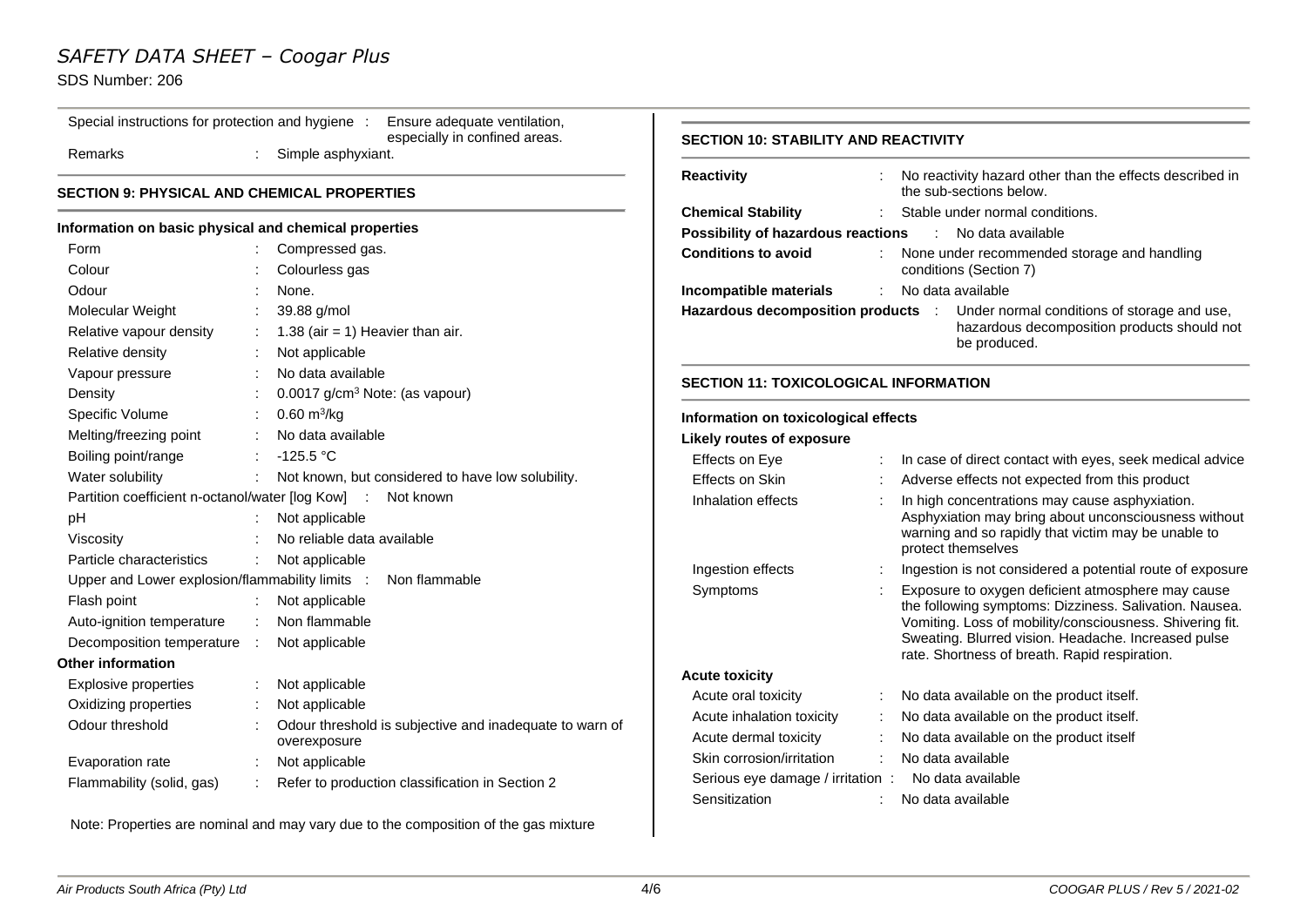## *SAFETY DATA SHEET – Coogar Plus*

SDS Number: 206

#### **Chronic toxicity or effects from long term exposure**

| Carcinogenicity                                           | No data available                                                               |  |
|-----------------------------------------------------------|---------------------------------------------------------------------------------|--|
| Reproductive toxicity                                     | No data available on the product itself<br>$\mathbb{R}^n$                       |  |
| Germ cell mutagenicity                                    | No data available on the product itself<br>÷.                                   |  |
| Specific target organ systemic toxicity (single exposure) | No data available<br>÷.                                                         |  |
|                                                           | Specific target organ systemic toxicity (repeated exposure) : No data available |  |
| Aspiration hazard                                         | No data available                                                               |  |

: No data is available on the product itself.

#### **SECTION 12: ECOLOGICAL INFORMATION**

#### **Toxicity**

| Aquatic toxicity |  |
|------------------|--|
|------------------|--|

Toxicity to fish-components

| <b>SECTION 13: DISPOSAL CONSIDERATIONS</b>         |                                                                                       |                                                                                 |                                                  |  |  |
|----------------------------------------------------|---------------------------------------------------------------------------------------|---------------------------------------------------------------------------------|--------------------------------------------------|--|--|
| Global Warming Potential                           | $\mathbb{Z}^{\mathbb{Z}}$                                                             | 1 (Carbon dioxide)                                                              |                                                  |  |  |
| Effect on global warming                           |                                                                                       | When discharged in large quantities may contribute to<br>the greenhouse effect. |                                                  |  |  |
| Ozone Depleting Potential                          |                                                                                       | None<br>÷.                                                                      |                                                  |  |  |
| Effect on the ozone layer                          | No known effects from this product.<br>$\mathcal{L}^{\mathcal{L}}$                    |                                                                                 |                                                  |  |  |
| No known ecological damage caused by this product. |                                                                                       |                                                                                 |                                                  |  |  |
| Other adverse effects                              |                                                                                       |                                                                                 |                                                  |  |  |
| <b>Mobility in soil</b>                            | Because of its high volatility, the product is unlikely to<br>cause ground pollution. |                                                                                 |                                                  |  |  |
| <b>Bioaccumulative potential</b>                   | Refer to section 9 "Partition Coefficient (n-<br>÷<br>octanol/water)".                |                                                                                 |                                                  |  |  |
| No data available                                  |                                                                                       |                                                                                 |                                                  |  |  |
| Persistence and degradability                      |                                                                                       |                                                                                 |                                                  |  |  |
| Toxicity to other organisms                        | No data is available on the product itself.<br>$\mathcal{L}$                          |                                                                                 |                                                  |  |  |
| Carbon dioxide                                     | LC50(96h): 35mg/l                                                                     |                                                                                 | Species: Rainbow trout<br>(Oncorhynchus mykiss). |  |  |
| Carbon dioxide                                     | LC50(1h): 240mg/l                                                                     |                                                                                 | Species: Rainbow trout<br>(Oncorhynchus mykiss). |  |  |

| Waste treatment method | Contact supplier if guidance is required. Return unused |
|------------------------|---------------------------------------------------------|
|                        | product in original cylinder to supplier.               |
| Contaminated packaging | Return cylinder to supplier.                            |

#### **SECTION 14: TRANSPORT INFORMATION**

#### **ADR**

| UN/ID No.<br>Proper shipping name<br>Class or Division<br><b>Tunnel Code</b><br>Label(s)<br>ADR/RID Hazard ID no. |   | UN1956<br>COMPRESSED GAS, N.O.S. (Argon, Carbon dioxide)<br>2<br>(E)<br>2.2<br>20 |
|-------------------------------------------------------------------------------------------------------------------|---|-----------------------------------------------------------------------------------|
| Marine Pollutant                                                                                                  |   | <b>No</b>                                                                         |
| <b>IATA</b>                                                                                                       |   |                                                                                   |
| UN/ID No.                                                                                                         |   | UN1956                                                                            |
| Proper shipping name<br>Class or Division<br>Label(s)<br>Marine Pollutant                                         |   | Compressed gas, N.O.S. (Argon, Carbon dioxide)<br>2.2<br>2.2<br><b>No</b>         |
| <b>IMDG</b>                                                                                                       |   |                                                                                   |
| UN/ID No.                                                                                                         | ÷ | UN1956                                                                            |
| Proper shipping name<br>Class and Division<br>Label(s)<br>Marine Pollutant<br>Segregation Group                   |   | COMPRESSED GAS, N.O.S. (Argon, Carbon dioxide)<br>2.2<br>2.2<br>No<br>None        |
| <b>RID</b>                                                                                                        |   |                                                                                   |
| UN/ID No.                                                                                                         | ÷ | UN1956                                                                            |
| Proper shipping name<br>Class or Division<br>Label(s)<br>Marine Pollutant                                         |   | COMPRESSED GAS, N.O.S. (Argon, Carbon dioxide)<br>2<br>2.2<br>No                  |

#### **Further Information**

Avoid transport on vehicles where the load space is not separated from the driver's compartment. Ensure vehicle driver is aware of the potential hazards of the load and knows what to do in the event of an accident or an emergency. Compliance with applicable regulations.

Before transporting product containers ensure that they are firmly secured and cylinder valve is closed and not leaking, valve outlet cap nut or plug (where provided) is correctly fitted and valve protection device (where provided) is correctly fitted.

The transportation information is not intended to convey all specific regulatory data relating to this material. For complete transportation information, contact an Air Products customer service representative.